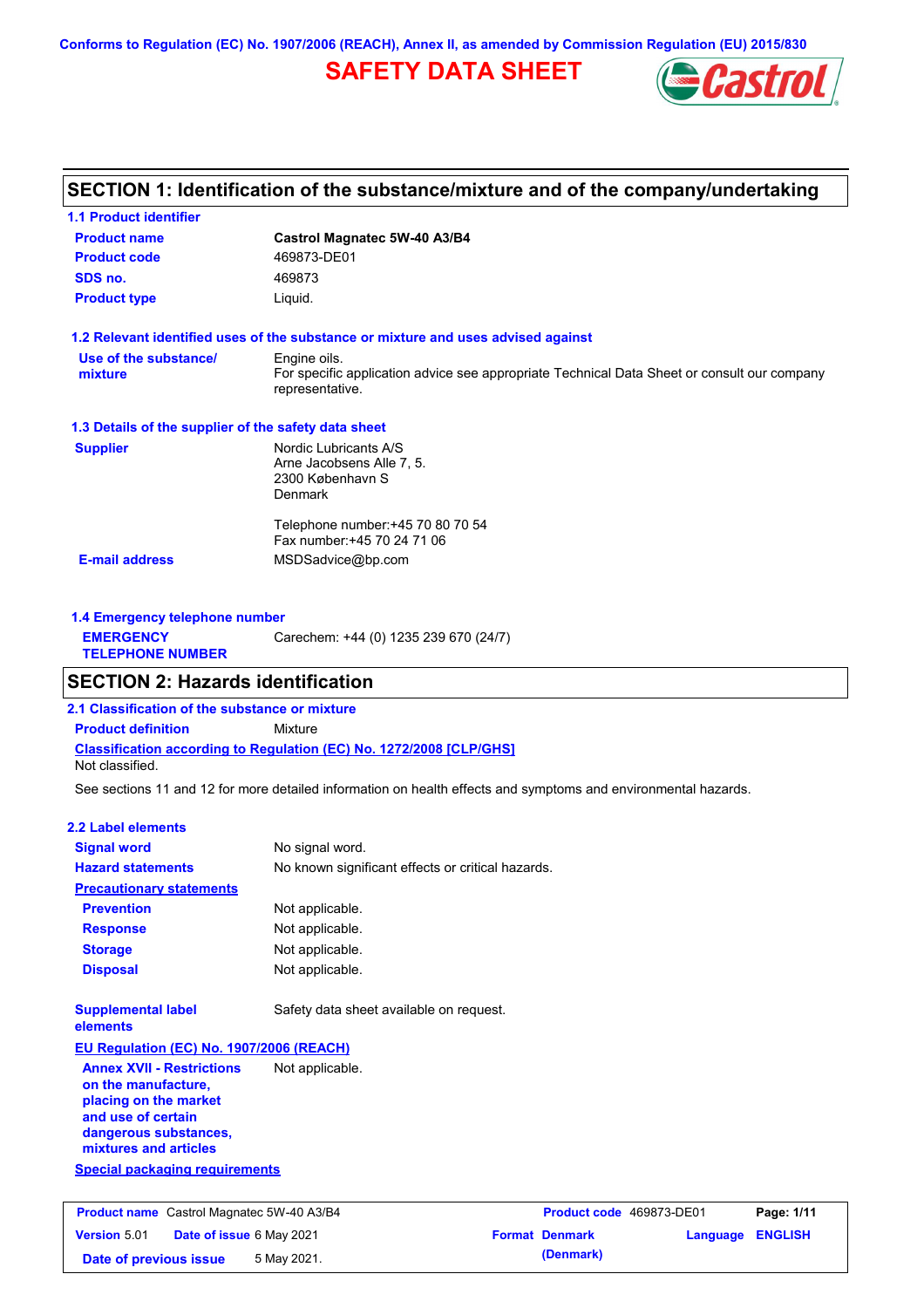# **SECTION 2: Hazards identification**

| <b>Containers to be fitted</b><br>with child-resistant<br>fastenings                                                     | Not applicable.                                                                                                                                                                                                          |
|--------------------------------------------------------------------------------------------------------------------------|--------------------------------------------------------------------------------------------------------------------------------------------------------------------------------------------------------------------------|
| <b>Tactile warning of danger</b>                                                                                         | Not applicable.                                                                                                                                                                                                          |
| 2.3 Other hazards                                                                                                        |                                                                                                                                                                                                                          |
| <b>Results of PBT and vPvB</b><br>assessment                                                                             | Product does not meet the criteria for PBT or vPvB according to Regulation (EC) No. 1907/2006.<br>Annex XIII.                                                                                                            |
| <b>Product meets the criteria</b><br>for PBT or vPvB according<br>to Regulation (EC) No.<br><b>1907/2006, Annex XIII</b> | This mixture does not contain any substances that are assessed to be a PBT or a vPvB.                                                                                                                                    |
| Other hazards which do<br>not result in classification                                                                   | Defatting to the skin.<br>USED ENGINE OILS<br>Used engine oil may contain hazardous components which have the potential to cause skin<br>cancer.<br>See Toxicological Information, section 11 of this Safety Data Sheet. |

### **SECTION 3: Composition/information on ingredients**

#### **3.2 Mixtures**

| <b>Product definition</b><br>Mixture                                                       |                                                                                         |             |                                               |             |
|--------------------------------------------------------------------------------------------|-----------------------------------------------------------------------------------------|-------------|-----------------------------------------------|-------------|
| Highly refined base oil (IP 346 DMSO extract $\lt$ 3%). Proprietary performance additives. |                                                                                         |             |                                               |             |
| <b>Product/ingredient</b><br>name                                                          | <b>Identifiers</b>                                                                      | %           | <b>Regulation (EC) No.</b><br>1272/2008 [CLP] | <b>Type</b> |
| Distillates (petroleum), hydrotreated<br>heavy paraffinic                                  | REACH #: 01-2119484627-25<br>EC: 265-157-1<br>CAS: 64742-54-7<br>Index: 649-467-00-8    | $≥50 - ≤75$ | Not classified.                               | $[2]$       |
| Distillates (petroleum), hydrotreated<br>heavy paraffinic                                  | REACH #: 01-2119484627-25<br>EC: 265-157-1<br>CAS: 64742-54-7<br>Index: 649-467-00-8    | 225 - ≤50   | Asp. Tox. 1, H304                             | [1] [2]     |
| Lubricating oils (petroleum), C20-50,<br>hydrotreated neutral oil-based                    | REACH #: 01-2119474889-13<br>EC: 276-738-4<br>CAS: 72623-87-1<br>Index: 649-483-00-5    | ≤10         | Asp. Tox. 1, H304                             | [1] [2]     |
| Distillates (petroleum), solvent-<br>dewaxed heavy paraffinic                              | REACH #: 01-2119471299-27 ≤5<br>EC: 265-169-7<br>CAS: 64742-65-0<br>Index: 649-474-00-6 |             | Not classified.                               | $[2]$       |

**See Section 16 for the full text of the H statements declared above.**

**Type** 

[1] Substance classified with a health or environmental hazard

[2] Substance with a workplace exposure limit

[3] Substance meets the criteria for PBT according to Regulation (EC) No. 1907/2006, Annex XIII

[4] Substance meets the criteria for vPvB according to Regulation (EC) No. 1907/2006, Annex XIII

[5] Substance of equivalent concern

[6] Additional disclosure due to company policy

Occupational exposure limits, if available, are listed in Section 8.

### **SECTION 4: First aid measures**

| <b>Eye contact</b>  | In case of contact, immediately flush eyes with plenty of water for at least 15 minutes. Eyelids<br>should be held away from the eyeball to ensure thorough rinsing. Check for and remove any<br>contact lenses. Get medical attention. |
|---------------------|-----------------------------------------------------------------------------------------------------------------------------------------------------------------------------------------------------------------------------------------|
| <b>Skin contact</b> | Wash skin thoroughly with soap and water or use recognised skin cleanser. Remove<br>contaminated clothing and shoes. Wash clothing before reuse. Clean shoes thoroughly before<br>reuse. Get medical attention if irritation develops.  |
| <b>Inhalation</b>   | If inhaled, remove to fresh air. Get medical attention if symptoms occur.                                                                                                                                                               |

| <b>Product name</b> Castrol Magnatec 5W-40 A3/B4 |                                 | <b>Product code</b> 469873-DE01 |  | Page: 2/11            |                         |  |
|--------------------------------------------------|---------------------------------|---------------------------------|--|-----------------------|-------------------------|--|
| Version 5.01                                     | <b>Date of issue 6 May 2021</b> |                                 |  | <b>Format Denmark</b> | <b>Language ENGLISH</b> |  |
| Date of previous issue                           |                                 | 5 May 2021.                     |  | (Denmark)             |                         |  |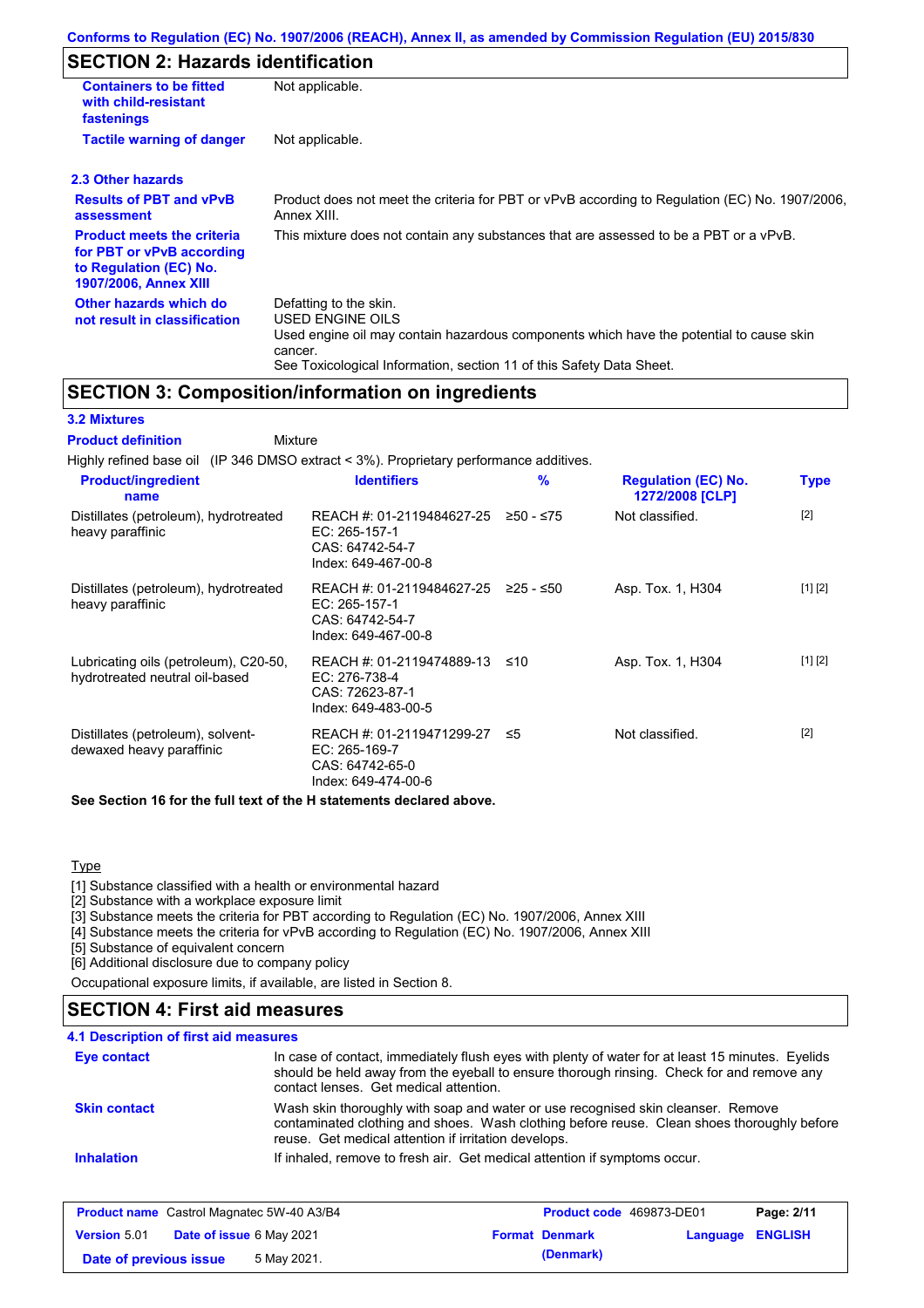| Conforms to Regulation (EC) No. 1907/2006 (REACH), Annex II, as amended by Commission Regulation (EU) 2015/830 |  |  |  |  |
|----------------------------------------------------------------------------------------------------------------|--|--|--|--|
|----------------------------------------------------------------------------------------------------------------|--|--|--|--|

# **SECTION 4: First aid measures**

| 929 HON 4. LIIST AIG MICASULES        |                                                                                                                   |
|---------------------------------------|-------------------------------------------------------------------------------------------------------------------|
| <b>Ingestion</b>                      | Do not induce vomiting unless directed to do so by medical personnel. Get medical attention if<br>symptoms occur. |
| <b>Protection of first-aiders</b>     | No action shall be taken involving any personal risk or without suitable training.                                |
|                                       | 4.2 Most important symptoms and effects, both acute and delayed                                                   |
|                                       | See Section 11 for more detailed information on health effects and symptoms.                                      |
| <b>Potential acute health effects</b> |                                                                                                                   |
| <b>Inhalation</b>                     | Vapour inhalation under ambient conditions is not normally a problem due to low vapour<br>pressure.               |
| <b>Ingestion</b>                      | No known significant effects or critical hazards.                                                                 |
| <b>Skin contact</b>                   | Defatting to the skin. May cause skin dryness and irritation.                                                     |
| Eye contact                           | No known significant effects or critical hazards.                                                                 |
|                                       | Delayed and immediate effects as well as chronic effects from short and long-term exposure                        |
| <b>Inhalation</b>                     | Overexposure to the inhalation of airborne droplets or aerosols may cause irritation of the<br>respiratory tract. |
| <b>Ingestion</b>                      | Ingestion of large quantities may cause nausea and diarrhoea.                                                     |
| <b>Skin contact</b>                   | Prolonged or repeated contact can defat the skin and lead to irritation and/or dermatitis.                        |
| Eye contact                           | Potential risk of transient stinging or redness if accidental eye contact occurs.                                 |

#### **4.3 Indication of any immediate medical attention and special treatment needed**

# **SECTION 5: Firefighting measures**

| 5.1 Extinguishing media                                   |                                                                                                                                                                                                                                                                                                                                                                   |
|-----------------------------------------------------------|-------------------------------------------------------------------------------------------------------------------------------------------------------------------------------------------------------------------------------------------------------------------------------------------------------------------------------------------------------------------|
| <b>Suitable extinguishing</b><br>media                    | In case of fire, use foam, dry chemical or carbon dioxide extinguisher or spray.                                                                                                                                                                                                                                                                                  |
| <b>Unsuitable extinguishing</b><br>media                  | Do not use water jet. The use of a water jet may cause the fire to spread by splashing the<br>burning product.                                                                                                                                                                                                                                                    |
| 5.2 Special hazards arising from the substance or mixture |                                                                                                                                                                                                                                                                                                                                                                   |
| <b>Hazards from the</b><br>substance or mixture           | In a fire or if heated, a pressure increase will occur and the container may burst.                                                                                                                                                                                                                                                                               |
| <b>Hazardous combustion</b><br>products                   | Combustion products may include the following:<br>carbon oxides (CO, CO <sub>2</sub> ) (carbon monoxide, carbon dioxide)                                                                                                                                                                                                                                          |
|                                                           |                                                                                                                                                                                                                                                                                                                                                                   |
| 5.3 Advice for firefighters                               |                                                                                                                                                                                                                                                                                                                                                                   |
| <b>Special precautions for</b><br>fire-fighters           | No action shall be taken involving any personal risk or without suitable training. Promptly<br>isolate the scene by removing all persons from the vicinity of the incident if there is a fire.                                                                                                                                                                    |
| <b>Special protective</b><br>equipment for fire-fighters  | Fire-fighters should wear appropriate protective equipment and self-contained breathing<br>apparatus (SCBA) with a full face-piece operated in positive pressure mode. Clothing for fire-<br>fighters (including helmets, protective boots and gloves) conforming to European standard EN<br>469 will provide a basic level of protection for chemical incidents. |

### **SECTION 6: Accidental release measures**

#### **6.2 Environmental precautions** Avoid dispersal of spilt material and runoff and contact with soil, waterways, drains and sewers. Inform the relevant authorities if the product has caused environmental pollution (sewers, waterways, soil or air). **6.1 Personal precautions, protective equipment and emergency procedures For non-emergency personnel For emergency responders** No action shall be taken involving any personal risk or without suitable training. Evacuate surrounding areas. Keep unnecessary and unprotected personnel from entering. Do not touch or walk through spilt material. Floors may be slippery; use care to avoid falling. Put on appropriate personal protective equipment. If specialised clothing is required to deal with the spillage, take note of any information in Section 8 on suitable and unsuitable materials. See also the information in "For nonemergency personnel".

### **6.3 Methods and material for containment and cleaning up**

| <b>Product name</b> Castrol Magnatec 5W-40 A3/B4 |                                 | <b>Product code</b> 469873-DE01 |  | Page: 3/11            |                  |  |
|--------------------------------------------------|---------------------------------|---------------------------------|--|-----------------------|------------------|--|
| <b>Version 5.01</b>                              | <b>Date of issue 6 May 2021</b> |                                 |  | <b>Format Denmark</b> | Language ENGLISH |  |
| Date of previous issue                           |                                 | 5 May 2021.                     |  | (Denmark)             |                  |  |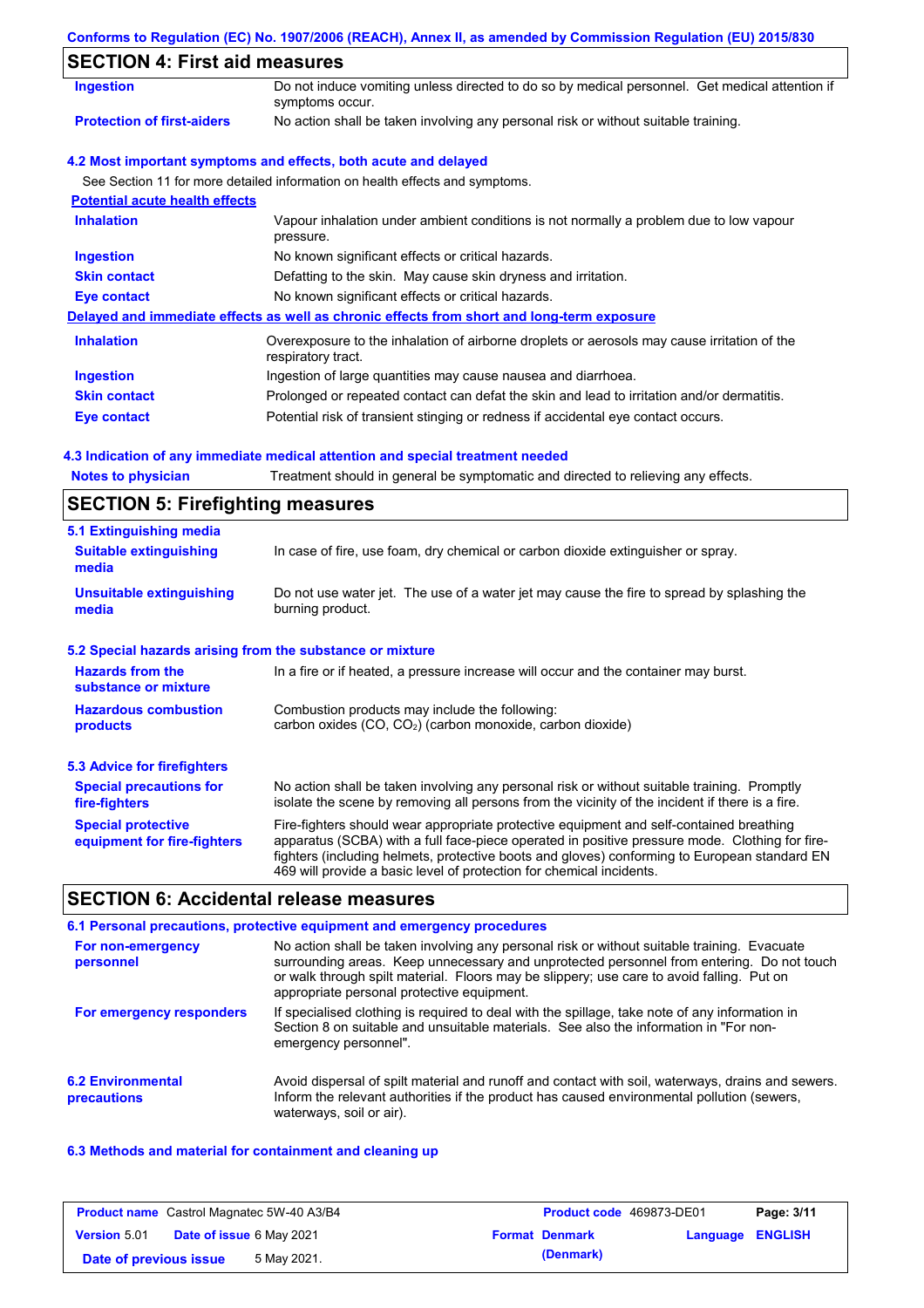### **SECTION 6: Accidental release measures**

| <b>Small spill</b>                        | Stop leak if without risk. Move containers from spill area. Absorb with an inert material and<br>place in an appropriate waste disposal container. Dispose of via a licensed waste disposal<br>contractor.                                                                                                                                                                                     |
|-------------------------------------------|------------------------------------------------------------------------------------------------------------------------------------------------------------------------------------------------------------------------------------------------------------------------------------------------------------------------------------------------------------------------------------------------|
| Large spill                               | Stop leak if without risk. Move containers from spill area. Prevent entry into sewers, water<br>courses, basements or confined areas. Contain and collect spillage with non-combustible,<br>absorbent material e.g. sand, earth, vermiculite or diatomaceous earth and place in container<br>for disposal according to local regulations. Dispose of via a licensed waste disposal contractor. |
| 6.4 Reference to other<br><b>sections</b> | See Section 1 for emergency contact information.<br>See Section 5 for firefighting measures.<br>See Section 8 for information on appropriate personal protective equipment.<br>See Section 12 for environmental precautions.<br>See Section 13 for additional waste treatment information.                                                                                                     |

### **SECTION 7: Handling and storage**

| 7.1 Precautions for safe handling                                                    |                                                                                                                                                                                                                                                                                                                                                                                                                                                                                          |
|--------------------------------------------------------------------------------------|------------------------------------------------------------------------------------------------------------------------------------------------------------------------------------------------------------------------------------------------------------------------------------------------------------------------------------------------------------------------------------------------------------------------------------------------------------------------------------------|
| <b>Protective measures</b>                                                           | Put on appropriate personal protective equipment.                                                                                                                                                                                                                                                                                                                                                                                                                                        |
| <b>Advice on general</b><br>occupational hygiene                                     | Eating, drinking and smoking should be prohibited in areas where this material is handled.<br>stored and processed. Wash thoroughly after handling. Remove contaminated clothing and<br>protective equipment before entering eating areas. See also Section 8 for additional<br>information on hygiene measures.                                                                                                                                                                         |
| <b>7.2 Conditions for safe</b><br>storage, including any<br><i>incompatibilities</i> | Store in accordance with local regulations. Store in a dry, cool and well-ventilated area, away<br>from incompatible materials (see Section 10). Keep away from heat and direct sunlight. Keep<br>container tightly closed and sealed until ready for use. Containers that have been opened must<br>be carefully resealed and kept upright to prevent leakage. Store and use only in equipment/<br>containers designed for use with this product. Do not store in unlabelled containers. |
| <b>Not suitable</b>                                                                  | Prolonged exposure to elevated temperature                                                                                                                                                                                                                                                                                                                                                                                                                                               |
| 7.3 Specific end use(s)                                                              |                                                                                                                                                                                                                                                                                                                                                                                                                                                                                          |
| <b>Recommendations</b>                                                               | See section 1.2 and Exposure scenarios in annex, if applicable.                                                                                                                                                                                                                                                                                                                                                                                                                          |

### **SECTION 8: Exposure controls/personal protection**

| 1.1 Control parameters                                                  |                                                                                                                                          |
|-------------------------------------------------------------------------|------------------------------------------------------------------------------------------------------------------------------------------|
| <b>Occupational exposure limits</b>                                     | No exposure limit value known.                                                                                                           |
| <b>Product/ingredient name</b>                                          | <b>Exposure limit values</b>                                                                                                             |
| Distillates (petroleum), hydrotreated heavy paraffinic                  | <b>Working Environment Authority (Denmark).</b><br>TWA: 1 mg/m <sup>3</sup> 8 hours. Issued/Revised: 12/1996 Form: mist and<br>particles |
| Distillates (petroleum), hydrotreated heavy paraffinic                  | <b>Working Environment Authority (Denmark).</b><br>TWA: 1 mg/m <sup>3</sup> 8 hours. Issued/Revised: 12/1996 Form: mist and<br>particles |
| Lubricating oils (petroleum), C20-50, hydrotreated<br>neutral oil-based | <b>Working Environment Authority (Denmark).</b>                                                                                          |
|                                                                         | TWA: 1 mg/m <sup>3</sup> 8 hours. Issued/Revised: 12/1996 Form: mist and<br>particles                                                    |
| Distillates (petroleum), solvent-dewaxed heavy<br>paraffinic            | Working Environment Authority (Denmark).                                                                                                 |
|                                                                         | TWA: 1 mg/m <sup>3</sup> 8 hours. Issued/Revised: 12/1996 Form: mist and<br>particles                                                    |

Whilst specific OELs for certain components may be shown in this section, other components may be present in any mist, vapour or dust produced. Therefore, the specific OELs may not be applicable to the product as a whole and are provided for guidance only.

**Recommended monitoring procedures** If this product contains ingredients with exposure limits, personal, workplace atmosphere or biological monitoring may be required to determine the effectiveness of the ventilation or other control measures and/or the necessity to use respiratory protective equipment. Reference should be made to monitoring standards, such as the following: European Standard EN 689 (Workplace atmospheres - Guidance for the assessment of exposure by inhalation to chemical agents for comparison with limit values and measurement strategy) European Standard EN 14042 (Workplace atmospheres - Guide for the application and use of procedures for the assessment of exposure to chemical and biological agents) European Standard EN 482 (Workplace atmospheres - General requirements for the performance of procedures for the measurement of chemical agents) Reference to national guidance documents for methods for

| <b>Product name</b> Castrol Magnatec 5W-40 A3/B4 |                                 | <b>Product code</b> 469873-DE01 |  | Page: 4/11            |                         |  |
|--------------------------------------------------|---------------------------------|---------------------------------|--|-----------------------|-------------------------|--|
| <b>Version 5.01</b>                              | <b>Date of issue 6 May 2021</b> |                                 |  | <b>Format Denmark</b> | <b>Language ENGLISH</b> |  |
| Date of previous issue                           |                                 | 5 May 2021.                     |  | (Denmark)             |                         |  |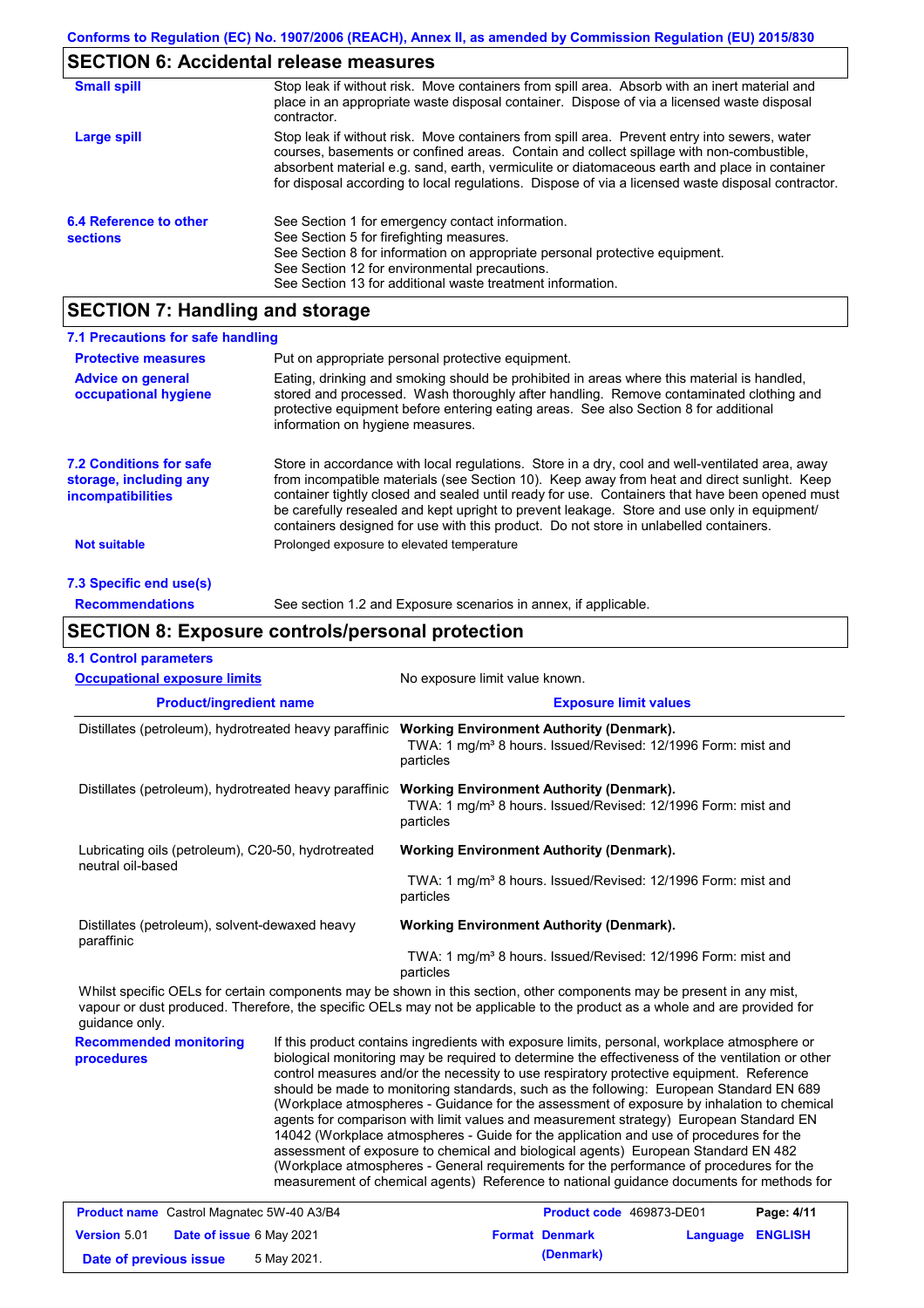# **SECTION 8: Exposure controls/personal protection**

the determination of hazardous substances will also be required.

# **Derived No Effect Level**

No DNELs/DMELs available.

### **Predicted No Effect Concentration**

No PNECs available

| <b>8.2 Exposure controls</b>               |                                                                                                                                                                                                                                                                                                                                                                                                                                                                                                                                                                                                                                                                                                                                                                                                                                                                                                                                                                                                         |
|--------------------------------------------|---------------------------------------------------------------------------------------------------------------------------------------------------------------------------------------------------------------------------------------------------------------------------------------------------------------------------------------------------------------------------------------------------------------------------------------------------------------------------------------------------------------------------------------------------------------------------------------------------------------------------------------------------------------------------------------------------------------------------------------------------------------------------------------------------------------------------------------------------------------------------------------------------------------------------------------------------------------------------------------------------------|
| <b>Appropriate engineering</b><br>controls | Provide exhaust ventilation or other engineering controls to keep the relevant airborne<br>concentrations below their respective occupational exposure limits.<br>All activities involving chemicals should be assessed for their risks to health, to ensure<br>exposures are adequately controlled. Personal protective equipment should only be considered<br>after other forms of control measures (e.g. engineering controls) have been suitably evaluated.<br>Personal protective equipment should conform to appropriate standards, be suitable for use, be<br>kept in good condition and properly maintained.<br>Your supplier of personal protective equipment should be consulted for advice on selection and<br>appropriate standards. For further information contact your national organisation for standards.<br>The final choice of protective equipment will depend upon a risk assessment. It is important to<br>ensure that all items of personal protective equipment are compatible. |
| <b>Individual protection measures</b>      |                                                                                                                                                                                                                                                                                                                                                                                                                                                                                                                                                                                                                                                                                                                                                                                                                                                                                                                                                                                                         |
| <b>Hygiene measures</b>                    | Wash hands, forearms and face thoroughly after handling chemical products, before eating,<br>smoking and using the lavatory and at the end of the working period. Ensure that eyewash<br>stations and safety showers are close to the workstation location.                                                                                                                                                                                                                                                                                                                                                                                                                                                                                                                                                                                                                                                                                                                                             |
| <b>Respiratory protection</b>              | In case of insufficient ventilation, wear suitable respiratory equipment.<br>The correct choice of respiratory protection depends upon the chemicals being handled, the<br>conditions of work and use, and the condition of the respiratory equipment. Safety procedures<br>should be developed for each intended application. Respiratory protection equipment should<br>therefore be chosen in consultation with the supplier/manufacturer and with a full assessment<br>of the working conditions.                                                                                                                                                                                                                                                                                                                                                                                                                                                                                                   |
| <b>Eye/face protection</b>                 | Safety glasses with side shields.                                                                                                                                                                                                                                                                                                                                                                                                                                                                                                                                                                                                                                                                                                                                                                                                                                                                                                                                                                       |
| <b>Skin protection</b>                     |                                                                                                                                                                                                                                                                                                                                                                                                                                                                                                                                                                                                                                                                                                                                                                                                                                                                                                                                                                                                         |
| <b>Hand protection</b>                     | <b>General Information:</b>                                                                                                                                                                                                                                                                                                                                                                                                                                                                                                                                                                                                                                                                                                                                                                                                                                                                                                                                                                             |
|                                            | Because specific work environments and material handling practices vary, safety procedures<br>should be developed for each intended application. The correct choice of protective gloves<br>depends upon the chemicals being handled, and the conditions of work and use. Most gloves<br>provide protection for only a limited time before they must be discarded and replaced (even the<br>best chemically resistant gloves will break down after repeated chemical exposures).                                                                                                                                                                                                                                                                                                                                                                                                                                                                                                                        |
|                                            | Gloves should be chosen in consultation with the supplier / manufacturer and taking account of<br>a full assessment of the working conditions.                                                                                                                                                                                                                                                                                                                                                                                                                                                                                                                                                                                                                                                                                                                                                                                                                                                          |
|                                            | Recommended: Nitrile gloves.<br><b>Breakthrough time:</b>                                                                                                                                                                                                                                                                                                                                                                                                                                                                                                                                                                                                                                                                                                                                                                                                                                                                                                                                               |
|                                            | Breakthrough time data are generated by glove manufacturers under laboratory test conditions<br>and represent how long a glove can be expected to provide effective permeation resistance. It<br>is important when following breakthrough time recommendations that actual workplace<br>conditions are taken into account. Always consult with your glove supplier for up-to-date<br>technical information on breakthrough times for the recommended glove type.<br>Our recommendations on the selection of gloves are as follows:                                                                                                                                                                                                                                                                                                                                                                                                                                                                      |
|                                            | Continuous contact:                                                                                                                                                                                                                                                                                                                                                                                                                                                                                                                                                                                                                                                                                                                                                                                                                                                                                                                                                                                     |
|                                            | Gloves with a minimum breakthrough time of 240 minutes, or >480 minutes if suitable gloves<br>can be obtained.<br>If suitable gloves are not available to offer that level of protection, gloves with shorter<br>breakthrough times may be acceptable as long as appropriate glove maintenance and<br>replacement regimes are determined and adhered to.                                                                                                                                                                                                                                                                                                                                                                                                                                                                                                                                                                                                                                                |
|                                            | Short-term / splash protection:                                                                                                                                                                                                                                                                                                                                                                                                                                                                                                                                                                                                                                                                                                                                                                                                                                                                                                                                                                         |
|                                            | Recommended breakthrough times as above.<br>It is recognised that for short-term, transient exposures, gloves with shorter breakthrough times<br>may commonly be used. Therefore, appropriate maintenance and replacement regimes must<br>be determined and rigorously followed.                                                                                                                                                                                                                                                                                                                                                                                                                                                                                                                                                                                                                                                                                                                        |
|                                            | <b>Glove Thickness:</b>                                                                                                                                                                                                                                                                                                                                                                                                                                                                                                                                                                                                                                                                                                                                                                                                                                                                                                                                                                                 |

| <b>Product name</b> Castrol Magnatec 5W-40 A3/B4 |                                 | <b>Product code</b> 469873-DE01 |  | Page: 5/11            |                         |  |
|--------------------------------------------------|---------------------------------|---------------------------------|--|-----------------------|-------------------------|--|
| <b>Version 5.01</b>                              | <b>Date of issue 6 May 2021</b> |                                 |  | <b>Format Denmark</b> | <b>Language ENGLISH</b> |  |
| Date of previous issue                           |                                 | 5 May 2021.                     |  | (Denmark)             |                         |  |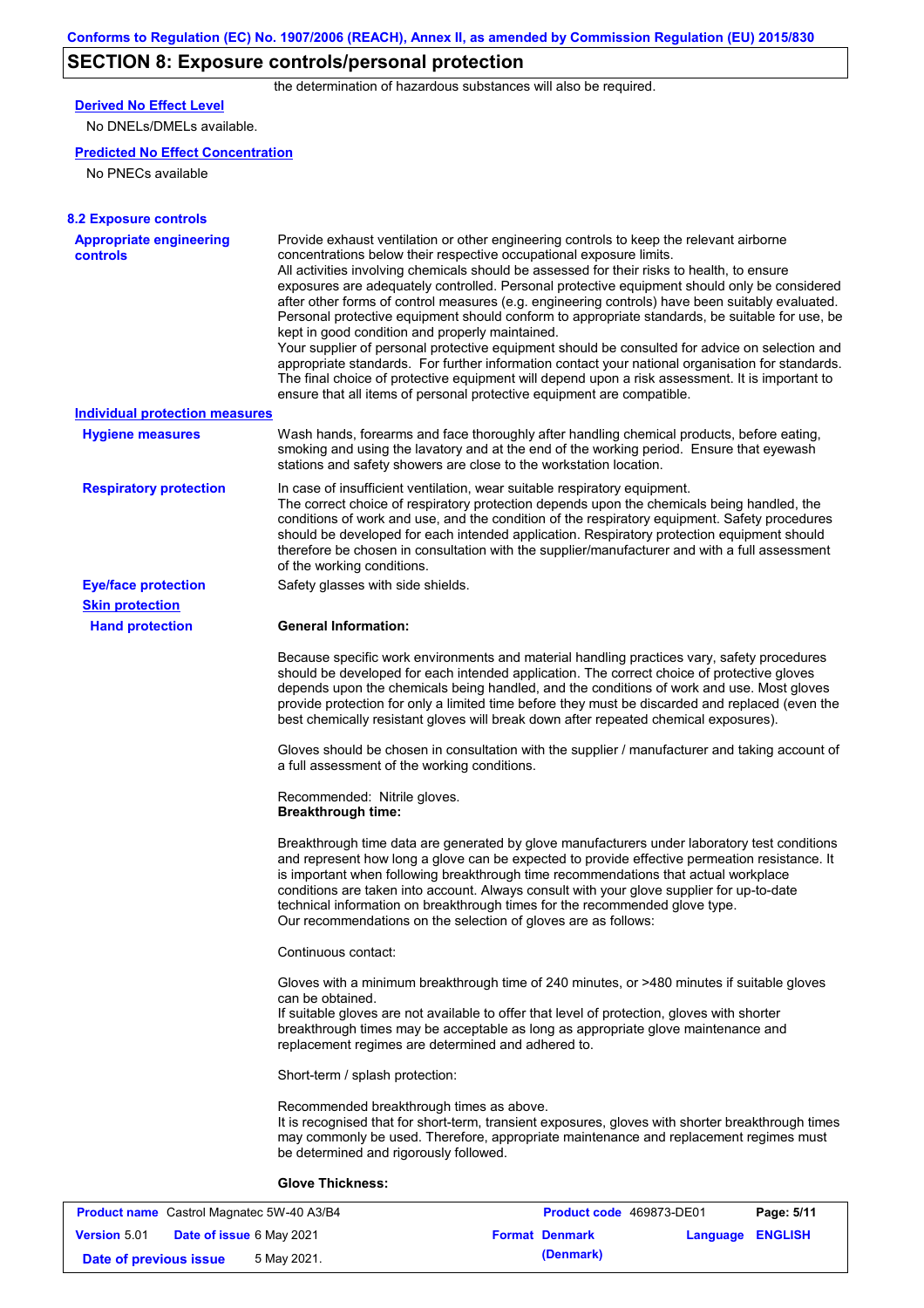# **SECTION 8: Exposure controls/personal protection**

|                                           | For general applications, we recommend gloves with a thickness typically greater than 0.35 mm.                                                                                                                                                                                                                                                                                                                                                                                                                                                                                                                                                                                        |
|-------------------------------------------|---------------------------------------------------------------------------------------------------------------------------------------------------------------------------------------------------------------------------------------------------------------------------------------------------------------------------------------------------------------------------------------------------------------------------------------------------------------------------------------------------------------------------------------------------------------------------------------------------------------------------------------------------------------------------------------|
|                                           | It should be emphasised that glove thickness is not necessarily a good predictor of glove<br>resistance to a specific chemical, as the permeation efficiency of the glove will be dependent<br>on the exact composition of the glove material. Therefore, glove selection should also be based<br>on consideration of the task requirements and knowledge of breakthrough times.<br>Glove thickness may also vary depending on the glove manufacturer, the glove type and the<br>glove model. Therefore, the manufacturers' technical data should always be taken into account<br>to ensure selection of the most appropriate glove for the task.                                     |
|                                           | Note: Depending on the activity being conducted, gloves of varying thickness may be required<br>for specific tasks. For example:                                                                                                                                                                                                                                                                                                                                                                                                                                                                                                                                                      |
|                                           | • Thinner gloves (down to 0.1 mm or less) may be required where a high degree of manual<br>dexterity is needed. However, these gloves are only likely to give short duration protection and<br>would normally be just for single use applications, then disposed of.                                                                                                                                                                                                                                                                                                                                                                                                                  |
|                                           | • Thicker gloves (up to 3 mm or more) may be required where there is a mechanical (as well<br>as a chemical) risk i.e. where there is abrasion or puncture potential.                                                                                                                                                                                                                                                                                                                                                                                                                                                                                                                 |
| <b>Skin and body</b>                      | Use of protective clothing is good industrial practice.<br>Personal protective equipment for the body should be selected based on the task being<br>performed and the risks involved and should be approved by a specialist before handling this<br>product.<br>Cotton or polyester/cotton overalls will only provide protection against light superficial<br>contamination that will not soak through to the skin. Overalls should be laundered on a regular<br>basis. When the risk of skin exposure is high (e.g. when cleaning up spillages or if there is a<br>risk of splashing) then chemical resistant aprons and/or impervious chemical suits and boots<br>will be required. |
| <b>Refer to standards:</b>                | Respiratory protection: EN 529<br>Gloves: EN 420, EN 374<br>Eye protection: EN 166<br>Filtering half-mask: EN 149<br>Filtering half-mask with valve: EN 405<br>Half-mask: EN 140 plus filter<br>Full-face mask: EN 136 plus filter<br>Particulate filters: EN 143<br>Gas/combined filters: EN 14387                                                                                                                                                                                                                                                                                                                                                                                   |
| <b>Environmental exposure</b><br>controls | Emissions from ventilation or work process equipment should be checked to ensure they<br>comply with the requirements of environmental protection legislation. In some cases, fume<br>scrubbers, filters or engineering modifications to the process equipment will be necessary to<br>reduce emissions to acceptable levels.                                                                                                                                                                                                                                                                                                                                                         |

### **SECTION 9: Physical and chemical properties**

| 9.1 Information on basic physical and chemical properties |                                                                  |                          |          |                |  |  |
|-----------------------------------------------------------|------------------------------------------------------------------|--------------------------|----------|----------------|--|--|
| <b>Appearance</b>                                         |                                                                  |                          |          |                |  |  |
| <b>Physical state</b>                                     | Liquid.                                                          |                          |          |                |  |  |
| <b>Colour</b>                                             | Amber.                                                           |                          |          |                |  |  |
| <b>Odour</b>                                              | Not available.                                                   |                          |          |                |  |  |
| <b>Odour threshold</b>                                    | Not available.                                                   |                          |          |                |  |  |
| pH                                                        | Not applicable.                                                  |                          |          |                |  |  |
| <b>Melting point/freezing point</b>                       | Not available.                                                   |                          |          |                |  |  |
| Initial boiling point and boiling<br>range                | Not available.                                                   |                          |          |                |  |  |
| <b>Pour point</b>                                         | -42 $\degree$ C<br>Closed cup: 203°C (397.4°F) [Pensky-Martens.] |                          |          |                |  |  |
| <b>Flash point</b>                                        |                                                                  |                          |          |                |  |  |
| <b>Evaporation rate</b>                                   | Not available.                                                   |                          |          |                |  |  |
| <b>Flammability (solid, gas)</b>                          | Not available.                                                   |                          |          |                |  |  |
| <b>Upper/lower flammability or</b><br>explosive limits    | Not available.                                                   |                          |          |                |  |  |
| <b>Vapour pressure</b>                                    | Not available.                                                   |                          |          |                |  |  |
| <b>Vapour density</b>                                     | Not available.                                                   |                          |          |                |  |  |
| <b>Relative density</b>                                   | Not available.                                                   |                          |          |                |  |  |
| Product name Castrol Magnatec 5W-40 A3/B4                 |                                                                  | Product code 469873-DE01 |          | Page: 6/11     |  |  |
| Version 5.01<br>Date of issue 6 May 2021                  |                                                                  | <b>Format Denmark</b>    | Language | <b>ENGLISH</b> |  |  |
| Date of previous issue                                    | 5 May 2021.                                                      | (Denmark)                |          |                |  |  |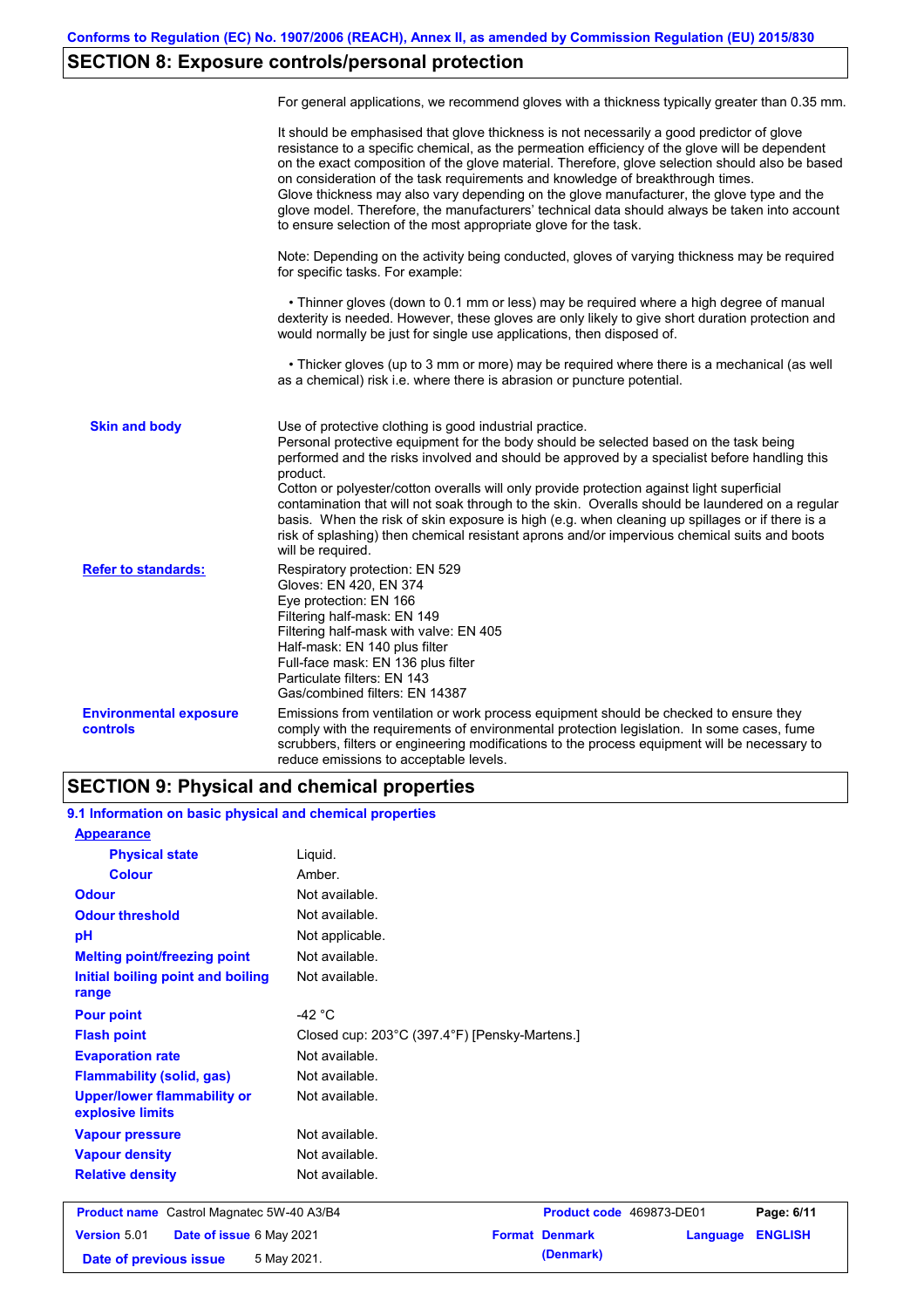# **SECTION 9: Physical and chemical properties**

| <b>Density</b>                                    | $\leq$ 1000 kg/m <sup>3</sup> (<1 g/cm <sup>3</sup> ) at 15 <sup>°</sup> C                                                             |
|---------------------------------------------------|----------------------------------------------------------------------------------------------------------------------------------------|
| <b>Solubility(ies)</b>                            | insoluble in water.                                                                                                                    |
| <b>Partition coefficient: n-octanol/</b><br>water | Not available.                                                                                                                         |
| <b>Auto-ignition temperature</b>                  | Not available.                                                                                                                         |
| <b>Decomposition temperature</b>                  | Not available.                                                                                                                         |
| <b>Viscosity</b>                                  | Kinematic: 86 mm <sup>2</sup> /s (86 cSt) at $40^{\circ}$ C<br>Kinematic: 13.5 to 16.2 mm <sup>2</sup> /s (13.5 to 16.2 cSt) at 100 °C |
| <b>Explosive properties</b>                       | Not available.                                                                                                                         |
| <b>Oxidising properties</b>                       | Not available.                                                                                                                         |
|                                                   |                                                                                                                                        |

#### **9.2 Other information**

Ĭ

No additional information.

| <b>SECTION 10: Stability and reactivity</b>       |                                                                                                                                                                         |  |  |
|---------------------------------------------------|-------------------------------------------------------------------------------------------------------------------------------------------------------------------------|--|--|
| <b>10.1 Reactivity</b>                            | No specific test data available for this product. Refer to Conditions to avoid and Incompatible<br>materials for additional information.                                |  |  |
| <b>10.2 Chemical stability</b>                    | The product is stable.                                                                                                                                                  |  |  |
| <b>10.3 Possibility of</b><br>hazardous reactions | Under normal conditions of storage and use, hazardous reactions will not occur.<br>Under normal conditions of storage and use, hazardous polymerisation will not occur. |  |  |
| <b>10.4 Conditions to avoid</b>                   | Avoid all possible sources of ignition (spark or flame).                                                                                                                |  |  |
| <b>10.5 Incompatible materials</b>                | Reactive or incompatible with the following materials: oxidising materials.                                                                                             |  |  |
| <b>10.6 Hazardous</b><br>decomposition products   | Under normal conditions of storage and use, hazardous decomposition products should not be<br>produced.                                                                 |  |  |

# **SECTION 11: Toxicological information**

| 11.1 Information on toxicological effects          |                                                                                                                   |
|----------------------------------------------------|-------------------------------------------------------------------------------------------------------------------|
| <b>Acute toxicity estimates</b>                    |                                                                                                                   |
| Not available.                                     |                                                                                                                   |
| <b>Information on likely</b><br>routes of exposure | Routes of entry anticipated: Dermal, Inhalation.                                                                  |
| <b>Potential acute health effects</b>              |                                                                                                                   |
| <b>Inhalation</b>                                  | Vapour inhalation under ambient conditions is not normally a problem due to low vapour<br>pressure.               |
| <b>Ingestion</b>                                   | No known significant effects or critical hazards.                                                                 |
| <b>Skin contact</b>                                | Defatting to the skin. May cause skin dryness and irritation.                                                     |
| <b>Eye contact</b>                                 | No known significant effects or critical hazards.                                                                 |
|                                                    | Symptoms related to the physical, chemical and toxicological characteristics                                      |
| <b>Inhalation</b>                                  | No specific data.                                                                                                 |
| <b>Ingestion</b>                                   | No specific data.                                                                                                 |
| <b>Skin contact</b>                                | Adverse symptoms may include the following:<br>irritation<br>dryness<br>cracking                                  |
| <b>Eye contact</b>                                 | No specific data.                                                                                                 |
|                                                    | Delayed and immediate effects as well as chronic effects from short and long-term exposure                        |
| <b>Inhalation</b>                                  | Overexposure to the inhalation of airborne droplets or aerosols may cause irritation of the<br>respiratory tract. |
| <b>Ingestion</b>                                   | Ingestion of large quantities may cause nausea and diarrhoea.                                                     |
| <b>Skin contact</b>                                | Prolonged or repeated contact can defat the skin and lead to irritation and/or dermatitis.                        |
| <b>Eye contact</b>                                 | Potential risk of transient stinging or redness if accidental eye contact occurs.                                 |
| <b>Potential chronic health effects</b>            |                                                                                                                   |
|                                                    |                                                                                                                   |

| <b>Product name</b> Castrol Magnatec 5W-40 A3/B4 |                                 | <b>Product code</b> 469873-DE01 |  | Page: 7/11            |                  |  |
|--------------------------------------------------|---------------------------------|---------------------------------|--|-----------------------|------------------|--|
| <b>Version 5.01</b>                              | <b>Date of issue 6 May 2021</b> |                                 |  | <b>Format Denmark</b> | Language ENGLISH |  |
| Date of previous issue                           |                                 | 5 May 2021.                     |  | (Denmark)             |                  |  |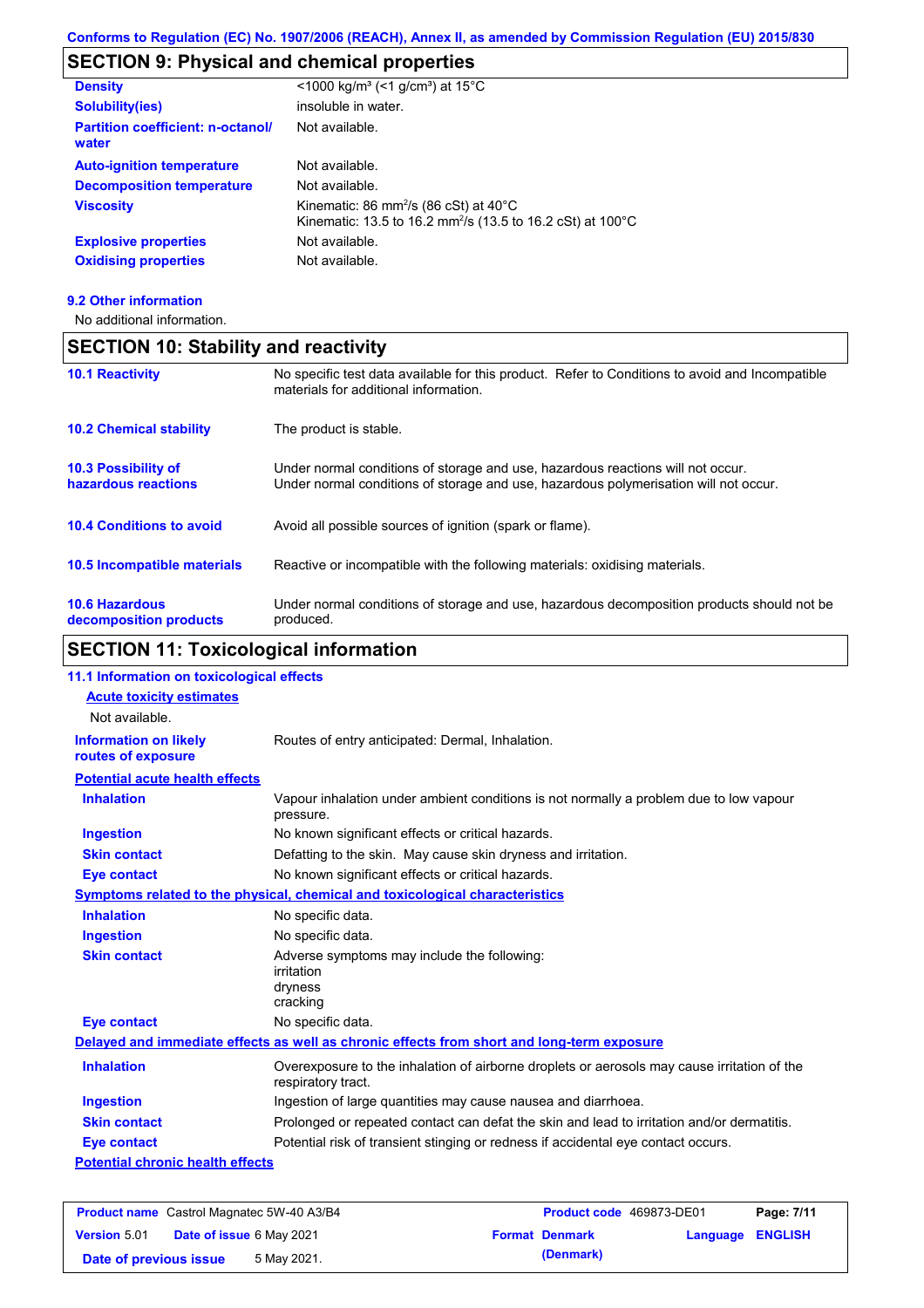### **SECTION 11: Toxicological information**

| <b>General</b>               | USED ENGINE OILS                                                                                                                                                                                                                                                                                                                                                                     |
|------------------------------|--------------------------------------------------------------------------------------------------------------------------------------------------------------------------------------------------------------------------------------------------------------------------------------------------------------------------------------------------------------------------------------|
|                              | Combustion products resulting from the operation of internal combustion engines contaminate<br>engine oils during use. Used engine oil may contain hazardous components which have the<br>potential to cause skin cancer. Frequent or prolonged contact with all types and makes of used<br>engine oil must therefore be avoided and a high standard of personal hygiene maintained. |
| <b>Carcinogenicity</b>       | No known significant effects or critical hazards.                                                                                                                                                                                                                                                                                                                                    |
| <b>Mutagenicity</b>          | No known significant effects or critical hazards.                                                                                                                                                                                                                                                                                                                                    |
| <b>Developmental effects</b> | No known significant effects or critical hazards.                                                                                                                                                                                                                                                                                                                                    |
| <b>Fertility effects</b>     | No known significant effects or critical hazards.                                                                                                                                                                                                                                                                                                                                    |

# **SECTION 12: Ecological information**

#### **12.1 Toxicity**

**Environmental hazards** Not classified as dangerous

#### **12.2 Persistence and degradability**

Not expected to be rapidly degradable.

#### **12.3 Bioaccumulative potential**

This product is not expected to bioaccumulate through food chains in the environment.

| <b>12.4 Mobility in soil</b>                            |                                                                      |
|---------------------------------------------------------|----------------------------------------------------------------------|
| <b>Soil/water partition</b><br><b>coefficient (Koc)</b> | Not available.                                                       |
| <b>Mobility</b>                                         | Spillages may penetrate the soil causing ground water contamination. |

#### **12.5 Results of PBT and vPvB assessment**

Product does not meet the criteria for PBT or vPvB according to Regulation (EC) No. 1907/2006, Annex XIII.

#### **12.6 Other adverse effects**

Spills may form a film on water surfaces causing physical damage to organisms. Oxygen transfer could also be impaired. **Other ecological information**

### **SECTION 13: Disposal considerations**

#### **13.1 Waste treatment methods**

**Methods of disposal**

#### **Product**

Where possible, arrange for product to be recycled. Dispose of via an authorised person/ licensed waste disposal contractor in accordance with local regulations.

#### **Hazardous waste** Yes.

| European waste catalogue (EWC) |  |  |
|--------------------------------|--|--|
|                                |  |  |

| Waste code | <b>Waste designation</b>                |  |
|------------|-----------------------------------------|--|
| 13 02 08*  | other engine, gear and lubricating oils |  |

However, deviation from the intended use and/or the presence of any potential contaminants may require an alternative waste disposal code to be assigned by the end user.

| <b>Packaging</b>           |                                                                                                                                                                                                                                         |
|----------------------------|-----------------------------------------------------------------------------------------------------------------------------------------------------------------------------------------------------------------------------------------|
| <b>Methods of disposal</b> | Where possible, arrange for product to be recycled. Dispose of via an authorised person/<br>licensed waste disposal contractor in accordance with local regulations.                                                                    |
| <b>Special precautions</b> | This material and its container must be disposed of in a safe way. Empty containers or liners<br>may retain some product residues. Avoid dispersal of spilt material and runoff and contact with<br>soil, waterways, drains and sewers. |
| Denmark - Waste group      | А                                                                                                                                                                                                                                       |
| <b>References</b>          | Commission 2014/955/EU<br>Directive 2008/98/EC                                                                                                                                                                                          |

| <b>Product name</b> Castrol Magnatec 5W-40 A3/B4 |                                 |  | <b>Product code</b> 469873-DE01 | Page: 8/11       |  |
|--------------------------------------------------|---------------------------------|--|---------------------------------|------------------|--|
| <b>Version 5.01</b>                              | <b>Date of issue 6 May 2021</b> |  | <b>Format Denmark</b>           | Language ENGLISH |  |
| Date of previous issue                           | 5 May 2021.                     |  | (Denmark)                       |                  |  |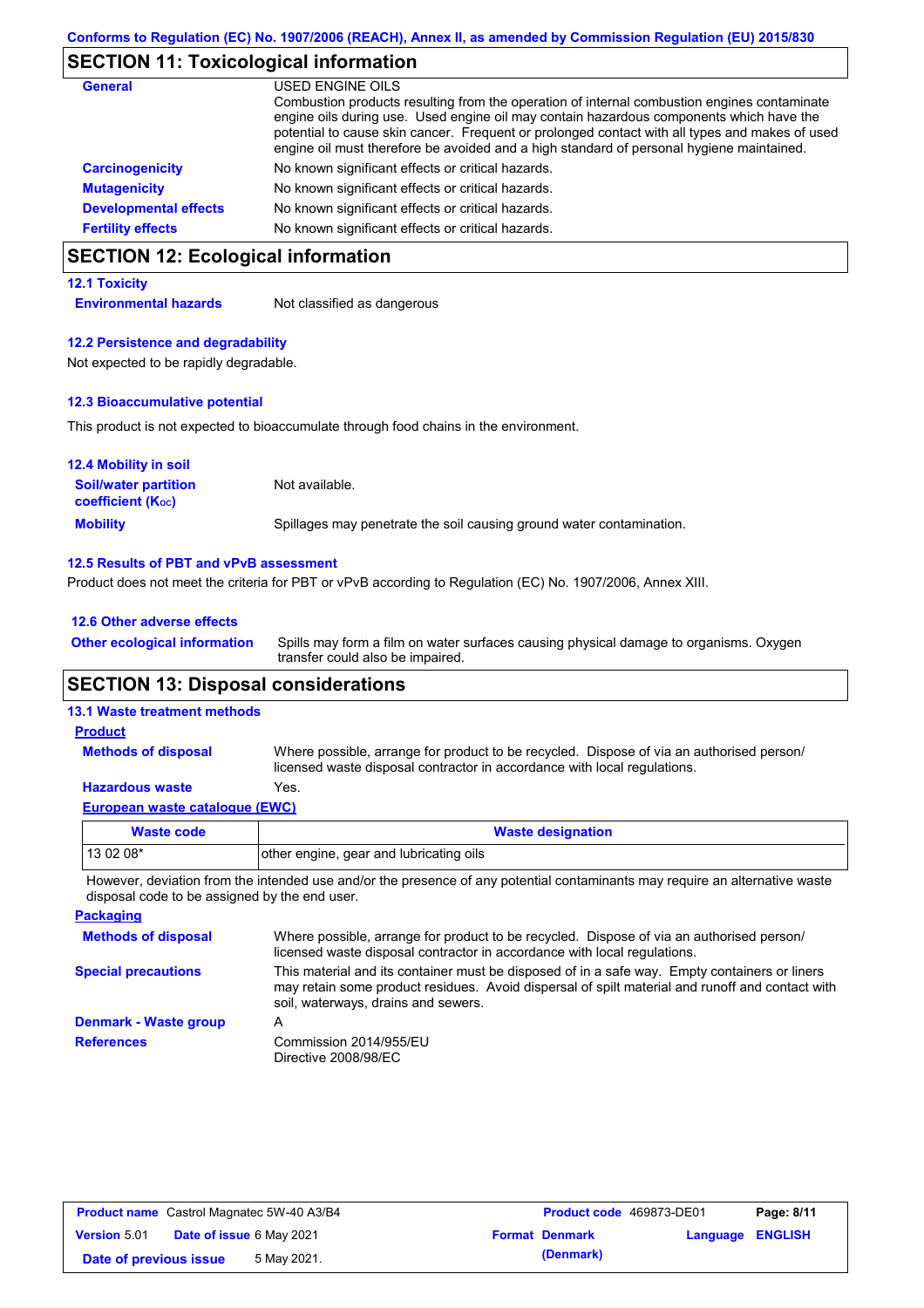#### - - - - - - - - - Not regulated. Not regulated. Not regulated. - - - **SECTION 14: Transport information ADR/RID IMDG IATA 14.1 UN number 14.2 UN proper shipping name 14.3 Transport hazard class(es) 14.4 Packing group ADN Additional information 14.5 Environmental hazards** No. 1988 | No. 1989 | No. 1989 | No. 1989 | No. 1989 | No. 1989 | No. 1989 | No. 1989 | No. 1989 | No. 1989 | Not regulated. - -<br>No. - -

**14.6 Special precautions for user** Not available.

**14.7 Transport in bulk according to IMO instruments**

Not available.

# **SECTION 15: Regulatory information**

**Other regulations REACH Status** The company, as identified in Section 1, sells this product in the EU in compliance with the current requirements of REACH. **15.1 Safety, health and environmental regulations/legislation specific for the substance or mixture EU Regulation (EC) No. 1907/2006 (REACH) Annex XIV - List of substances subject to authorisation Substances of very high concern** None of the components are listed. At least one component is not listed. At least one component is not listed. At least one component is not listed. At least one component is not listed. At least one component is not listed. All components are listed or exempted. At least one component is not listed. **United States inventory (TSCA 8b) Australia inventory (AICS) Canada inventory China inventory (IECSC) Japan inventory (ENCS) Korea inventory (KECI) Philippines inventory (PICCS) Taiwan Chemical Substances Inventory (TCSI)** At least one component is not listed. **Ozone depleting substances (1005/2009/EU)** Not listed. None of the components are listed. **Annex XIV EU Regulation (EC) No. 1907/2006 (REACH) Annex XVII - Restrictions on the manufacture, placing on the market and use of certain dangerous substances, mixtures and articles** Not applicable.

### **Prior Informed Consent (PIC) (649/2012/EU)**

| <b>Product name</b> Castrol Magnatec 5W-40 A3/B4       | <b>Product code</b> 469873-DE01 |                  | Page: 9/11 |
|--------------------------------------------------------|---------------------------------|------------------|------------|
| <b>Version 5.01</b><br><b>Date of issue 6 May 2021</b> | <b>Format Denmark</b>           | Language ENGLISH |            |
| 5 May 2021.<br>Date of previous issue                  | (Denmark)                       |                  |            |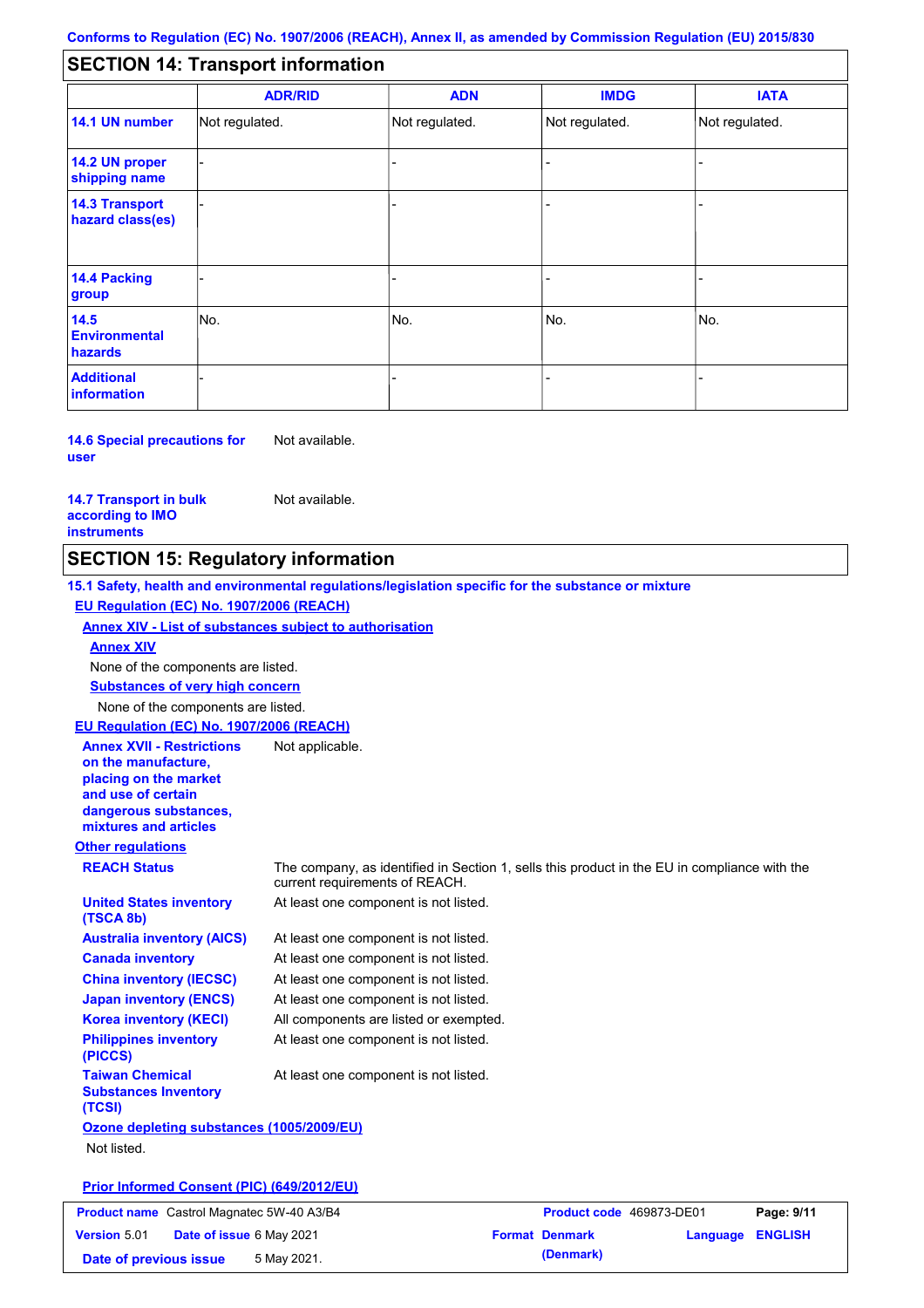# **SECTION 15: Regulatory information**

Not listed.

**EU - Water framework directive - Priority substances**

None of the components are listed.

**Seveso Directive**

This product is not controlled under the Seveso Directive.

**National regulations**

**List of undesirable substances** Not listed

| <b>15.2 Chemical safety</b> | A Chemical Safety Assessment has been carried out for one or more of the substances within  |
|-----------------------------|---------------------------------------------------------------------------------------------|
| assessment                  | this mixture. A Chemical Safety Assessment has not been carried out for the mixture itself. |
|                             |                                                                                             |

# **SECTION 16: Other information**

| <b>Abbreviations and acronyms</b> | ADN = European Provisions concerning the International Carriage of Dangerous Goods by<br>Inland Waterway                                              |
|-----------------------------------|-------------------------------------------------------------------------------------------------------------------------------------------------------|
|                                   | ADR = The European Agreement concerning the International Carriage of Dangerous Goods by<br>Road                                                      |
|                                   | ATE = Acute Toxicity Estimate                                                                                                                         |
|                                   | <b>BCF</b> = Bioconcentration Factor                                                                                                                  |
|                                   | CAS = Chemical Abstracts Service                                                                                                                      |
|                                   | CLP = Classification, Labelling and Packaging Regulation [Regulation (EC) No. 1272/2008]                                                              |
|                                   | CSA = Chemical Safety Assessment                                                                                                                      |
|                                   | CSR = Chemical Safety Report                                                                                                                          |
|                                   | DMEL = Derived Minimal Effect Level                                                                                                                   |
|                                   | DNEL = Derived No Effect Level                                                                                                                        |
|                                   | EINECS = European Inventory of Existing Commercial chemical Substances                                                                                |
|                                   | ES = Exposure Scenario                                                                                                                                |
|                                   | EUH statement = CLP-specific Hazard statement                                                                                                         |
|                                   | EWC = European Waste Catalogue                                                                                                                        |
|                                   | GHS = Globally Harmonized System of Classification and Labelling of Chemicals                                                                         |
|                                   | IATA = International Air Transport Association<br>IBC = Intermediate Bulk Container                                                                   |
|                                   | IMDG = International Maritime Dangerous Goods                                                                                                         |
|                                   | LogPow = logarithm of the octanol/water partition coefficient                                                                                         |
|                                   | MARPOL = International Convention for the Prevention of Pollution From Ships, 1973 as                                                                 |
|                                   | modified by the Protocol of 1978. ("Marpol" = marine pollution)                                                                                       |
|                                   | OECD = Organisation for Economic Co-operation and Development                                                                                         |
|                                   | PBT = Persistent, Bioaccumulative and Toxic                                                                                                           |
|                                   | PNEC = Predicted No Effect Concentration                                                                                                              |
|                                   | REACH = Registration, Evaluation, Authorisation and Restriction of Chemicals Regulation                                                               |
|                                   | [Regulation (EC) No. 1907/2006]                                                                                                                       |
|                                   | RID = The Regulations concerning the International Carriage of Dangerous Goods by Rail                                                                |
|                                   | <b>RRN = REACH Registration Number</b>                                                                                                                |
|                                   | SADT = Self-Accelerating Decomposition Temperature<br>SVHC = Substances of Very High Concern                                                          |
|                                   | STOT-RE = Specific Target Organ Toxicity - Repeated Exposure                                                                                          |
|                                   | STOT-SE = Specific Target Organ Toxicity - Single Exposure                                                                                            |
|                                   | TWA = Time weighted average                                                                                                                           |
|                                   | $UN = United Nations$                                                                                                                                 |
|                                   | UVCB = Complex hydrocarbon substance                                                                                                                  |
|                                   | VOC = Volatile Organic Compound                                                                                                                       |
|                                   | vPvB = Very Persistent and Very Bioaccumulative                                                                                                       |
|                                   | Varies = may contain one or more of the following 64741-88-4 / RRN 01-2119488706-23,                                                                  |
|                                   | 64741-89-5 / RRN 01-2119487067-30, 64741-95-3 / RRN 01-2119487081-40, 64741-96-4/ RRN                                                                 |
|                                   | 01-2119483621-38, 64742-01-4 / RRN 01-2119488707-21, 64742-44-5 / RRN                                                                                 |
|                                   | 01-2119985177-24, 64742-45-6, 64742-52-5 / RRN 01-2119467170-45, 64742-53-6 / RRN                                                                     |
|                                   | 01-2119480375-34, 64742-54-7 / RRN 01-2119484627-25, 64742-55-8 / RRN                                                                                 |
|                                   | 01-2119487077-29, 64742-56-9 / RRN 01-2119480132-48, 64742-57-0 / RRN<br>01-2119489287-22, 64742-58-1, 64742-62-7 / RRN 01-2119480472-38, 64742-63-8, |
|                                   | 64742-65-0 / RRN 01-2119471299-27, 64742-70-7 / RRN 01-2119487080-42, 72623-85-9 /                                                                    |
|                                   | RRN 01-2119555262-43, 72623-86-0 / RRN 01-2119474878-16, 72623-87-1 / RRN                                                                             |
|                                   | 01-2119474889-13                                                                                                                                      |
|                                   |                                                                                                                                                       |

**Procedure used to derive the classification according to Regulation (EC) No. 1272/2008 [CLP/GHS]**

|                        |                                 | <b>Product name</b> Castrol Magnatec 5W-40 A3/B4 | Product code 469873-DE01 |                         | Page: 10/11 |
|------------------------|---------------------------------|--------------------------------------------------|--------------------------|-------------------------|-------------|
| <b>Version 5.01</b>    | <b>Date of issue 6 May 2021</b> |                                                  | <b>Format Denmark</b>    | <b>Language ENGLISH</b> |             |
| Date of previous issue |                                 | 5 May 2021.                                      | (Denmark)                |                         |             |